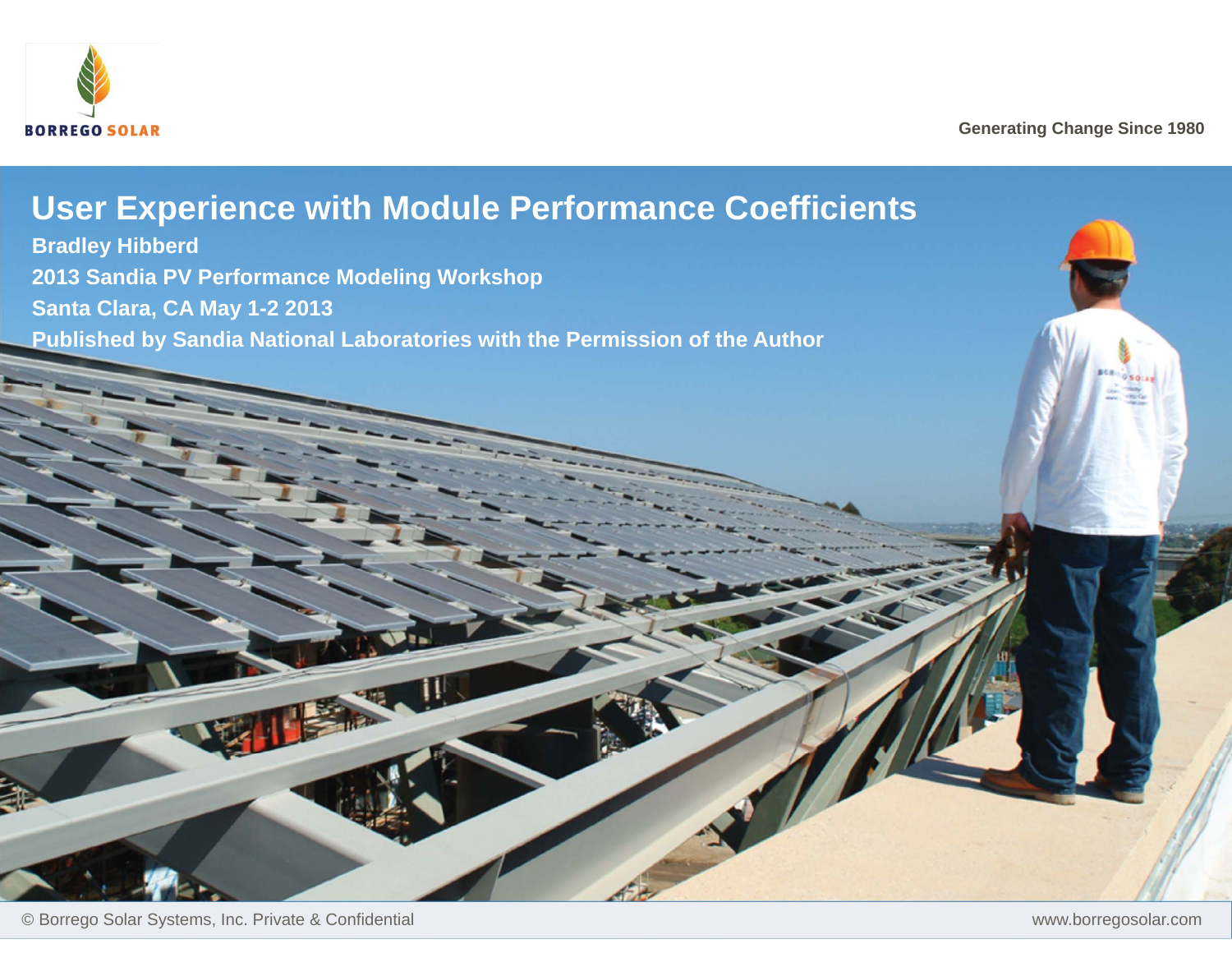#### Uses of Performance Modeling (Using PVsyst)

- ‣ Performance Modeling for Projects
	- For energy generation and also for optimization of design.
- ‣ Product Evaluation Relative Value of Module
	- Relate differences in performance to EPC price and hence module cost after adjusting for balance of system cost differences.
	- Create sample project or projects in PVsyst to model different modules.
	- Recently have seen an increase in module manufacturer supplied PAN files.
		- Range of supporting documentation of testing conducted and PAN file creation processes.
		- Accompanied by reports for light induced degradation, LID, tests and increasingly for angle of incidence modifier, IAM. These vary significantly and have significant impact on performance.
- ‣ Needed from Modeling Results?
	- An accurate representation of how each module will perform in the field.
	- If this is not consistent from module to module then the exercise is pointless, we may as well just value the module based purely on it's rated power at STC conditions.
	- Recent experience suggests significant variation from manufacturer/testing laboratory/engineering firm on at minimum the approach to defining the PAN file.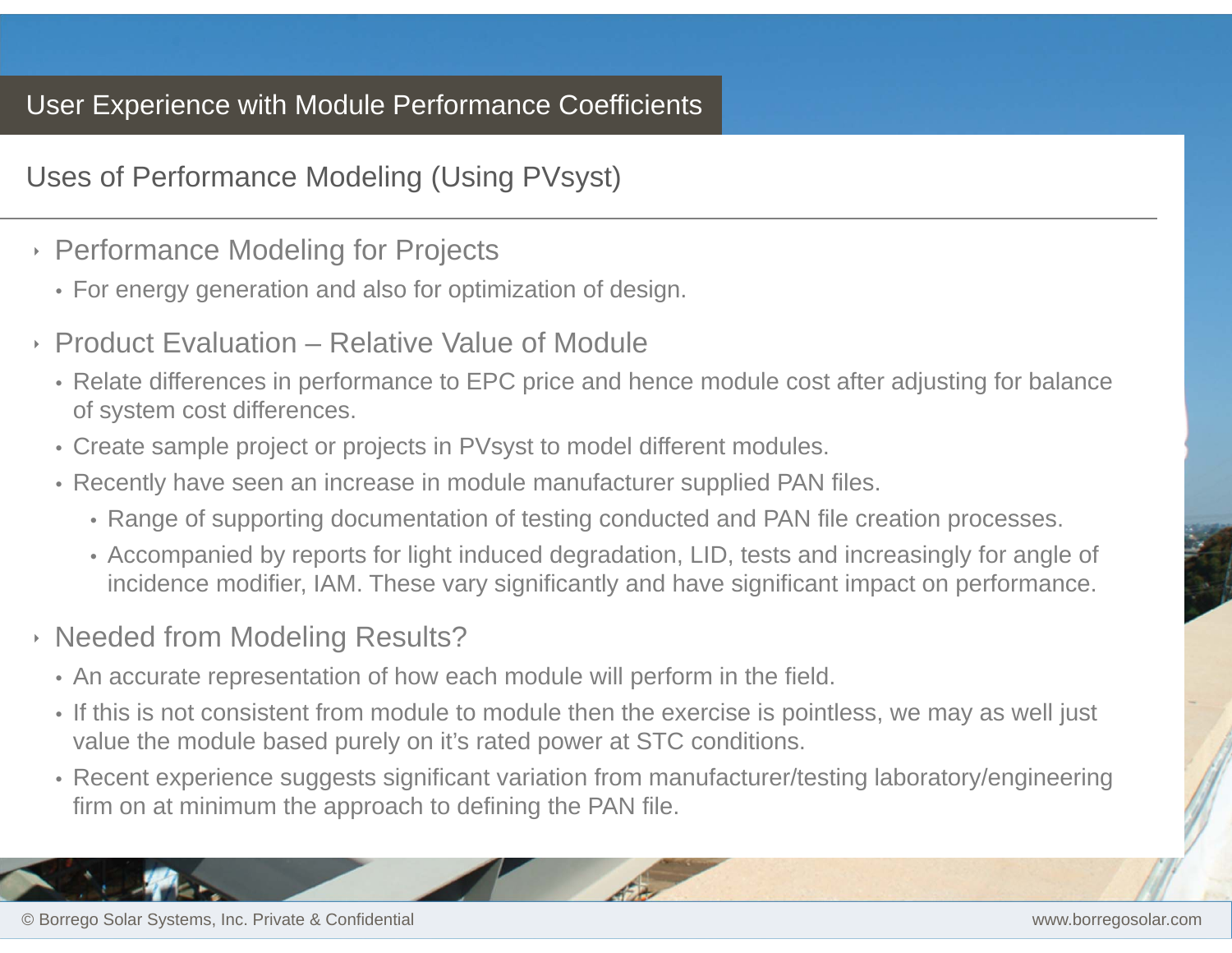Which Module PAN File Should Be Used?

#### ‣ Data Sheet Based

- Based on information published on module data sheet.
- This is some of the value of PVsyst in that models can be run based solely on this information.
- Generally acknowledged to be conservative, particularly in terms of low irradiance efficiency
- Could be modified to reflect the reduction in efficiency at low irradiance sometimes published on data sheet values.
- How representative are the data sheet values that are the inputs to this file? How many modules are tested? When in the manufacturing cycle?
- ‣ Manufacturer Supplied
	- Based on testing by manufacturer, laboratory or engineering firm and a process for creating PAN file from the test data.
	- In theory is a better representation of that module performance.
	- Generally realize significantly more production, on the scale of several percent.
	- What testing is conducted? How many modules? How are they selected? What is the process for creating PAN file from test data? Is it consistent from manufacturer to testing laboratory to engineer?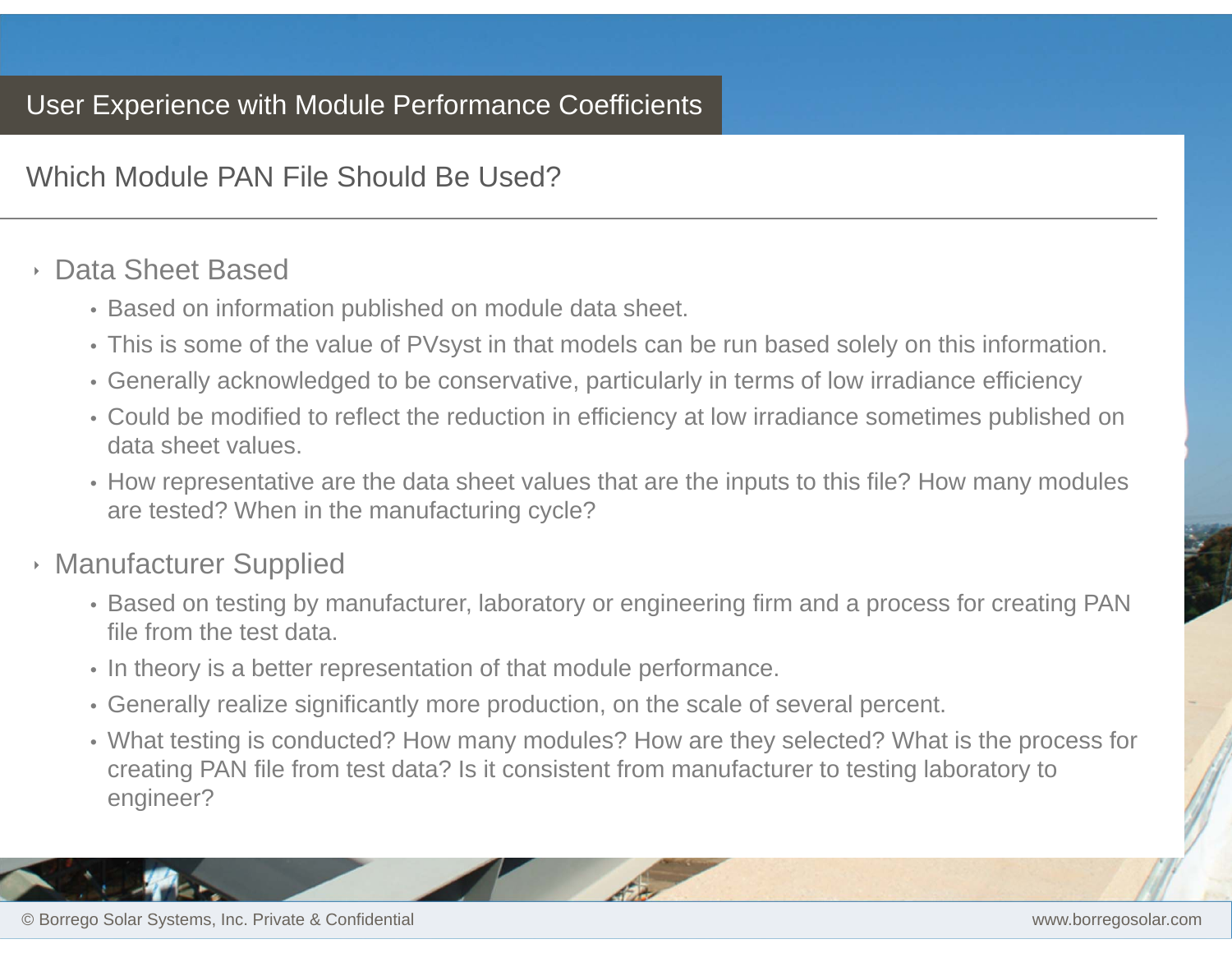### Module Details/Difference Between Manufacturer Supplied and Data Sheet PAN Files

|                                            | <b>MODULE A</b> | <b>MODULE B</b> | <b>MODULE C</b> | <b>MODULE D</b>  | <b>MODULE E</b> |
|--------------------------------------------|-----------------|-----------------|-----------------|------------------|-----------------|
| Technology                                 | Poly Si         | Poly Si         | Poly Si         | Mono Si (P type) | Poly Si         |
| # Cells                                    | 72              | 72              | 72              | 60               | 72              |
| $V_{oc}$                                   | 0.0%            | 0.0%            | 1.2%            | $-0.8%$          | 0.4%            |
| $V_{mp}$                                   | 0.7%            | 0.0%            | $-1.1%$         | 0.0%             | $-0.2%$         |
| $I_{\rm sc}$                               | $-1.1%$         | 0.0%            | 1.6%            | 1.4%             | 2.7%            |
| $I_{mp}$                                   | $-0.6%$         | 0.0%            | 1.2%            | 1.4%             | 0.1%            |
| Temperature Coefficient P <sub>max</sub>   | 0.0%            | 0.0%            | $-16.3%$        | $-11.1%$         | 4.4%            |
| Temperature Coefficient I <sub>sc</sub>    | 0.0%            | 30.4%           | 3.0%            | $-2.5%$          | 0.0%            |
| Temperature Coefficient V <sub>oc</sub>    | 15.2%           | 15.4%           | $-9.8%$         | 10.2%            | 9.4%            |
| Efficiency Reduction @ 200W/m <sup>2</sup> | $-37.7%$        | $-62.3%$        | $-79.0%$        | $-72.4%$         | $-69.7%$        |
| R <sub>series</sub>                        | 47.8%           | 376.5%          | 404.3%          | 536.2%           | 352.4%          |
| $R_{shunt}$                                | 16.7%           | 0.0%            | 20.5%           | $-14.3%$         | 185.7%          |
| $R_{shunt}$ ; G=0                          | $-43.0%$        | $-50.0%$        | $-51.6%$        | $-28.6%$         | 185.7%          |
| <b>Light Induced Degradation</b>           | 1.4%            | 1.0%            | 0.82%           | POST LID         | 2.0% ASSUMED    |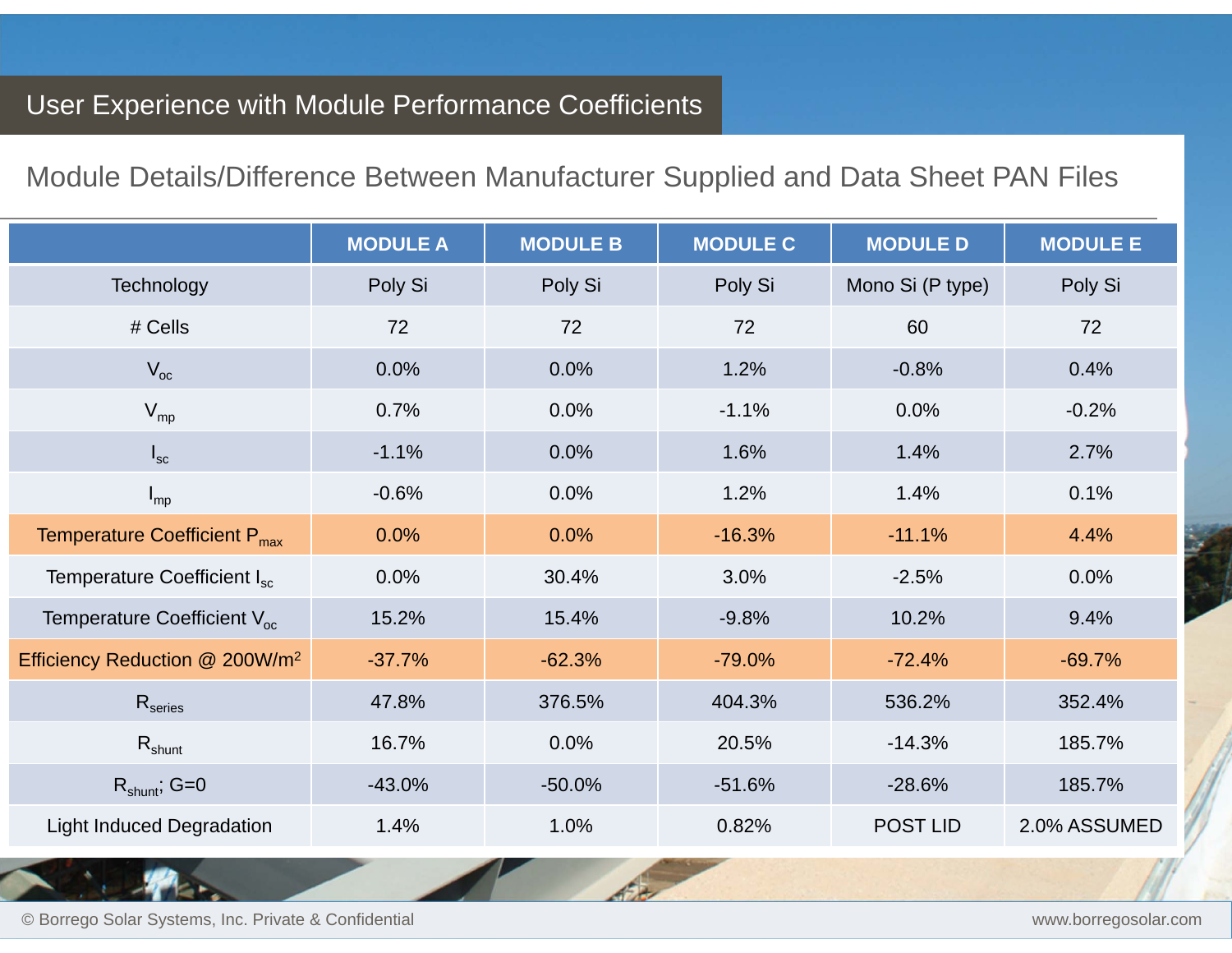#### Observations on Manufacturer Supplied PAN Files

- ‣ Module Electrical Data and Performance Coefficients
	- Varying approaches to matching published values from data sheet and modifying performance coefficients.
	- Low irradiance performance indicated on the data sheet is not matched by that in the manufacturer supplied PAN files.
	- What is the relationship between tested modules and PAN file created in terms of nominal power?
	- How were the modules supplied to the testing facility? Random sampling or selected?
- ‣ Light Induced Degradation, LID
	- LID should be included in the modeling.
	- What testing is performed to characterize LID? How many hours of exposure?
		- Range: 5.5kWh/m<sup>2</sup> to 140kWh/m<sup>2</sup>, resulting in LID from 0.5% to 2.3%.
	- Should the PAN file be generated based on post LID?
- ‣ Other Issues
	- Manufacturer recommendations for PVsyst modeling are often inaccurate, e.g., inputs of 0% for mismatch and module quality adjustment
	- Incident Angle Modifier IAM: varying approaches and results to performing this.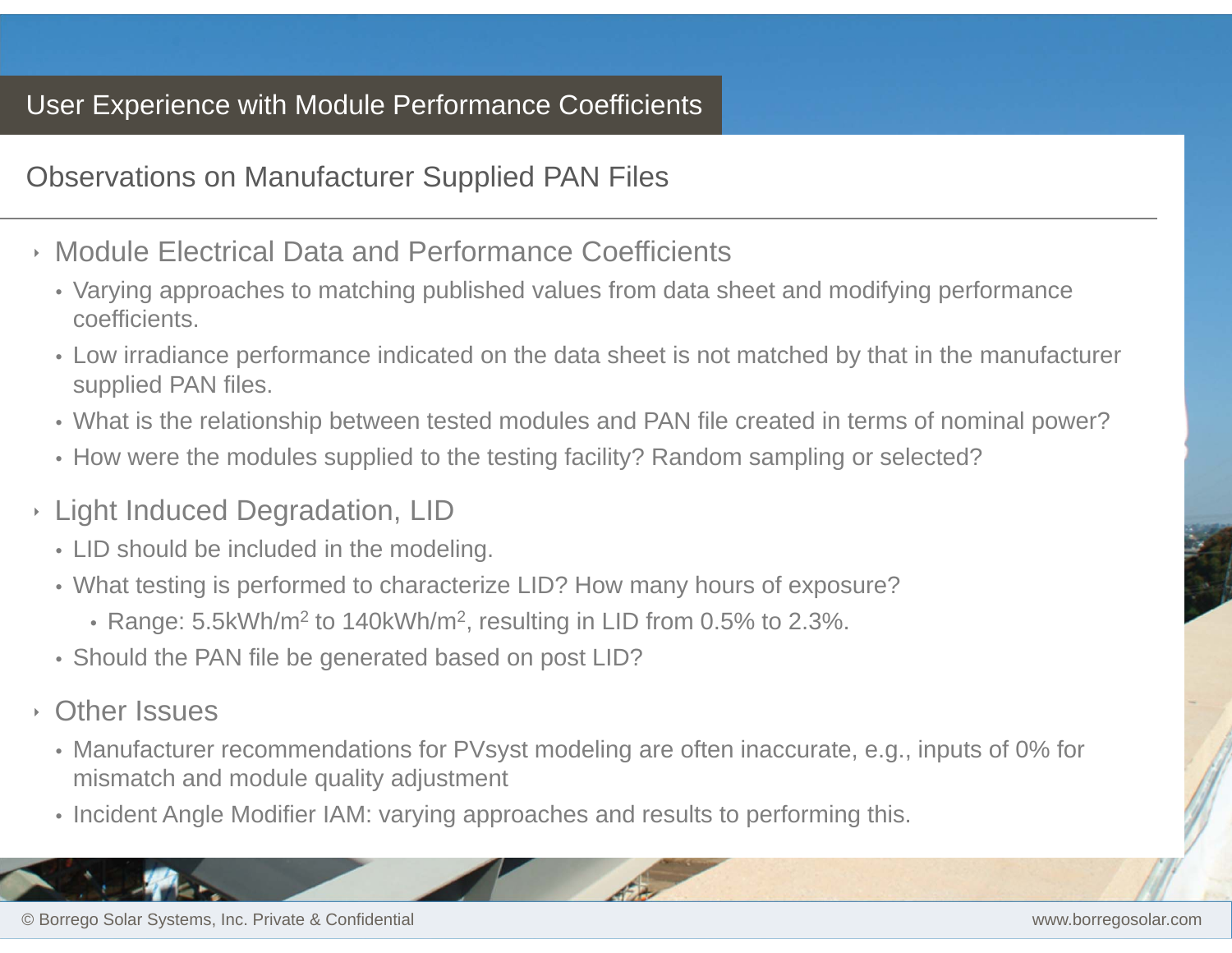### PVsyst Modeling Inputs

#### ‣ PVsyst Version: V5.65

- ‣ Model Setup and System Design
	- Site and Weather Data: Boston Logan TMY3
	- Inverter: SMA SC500HE-US, OND file with 3 efficiency's defined.
	- Orientation: Unlimited sheds array facing south at 25° using "electrical effect" for shading.
	- System Design: Inverter loaded to ratio of 1.2, modules oriented in landscape in columns of 4.

#### ‣ Loss Parameters

- Thermal: Constant 29.0 W/m2K; Wind 1.2 W/m2K/m/s
- Ohmic Losses: DC 2.0%, AC 0.5%
- Transformer Losses: Core 0.2%, Resistive 1.5%
- Module: Quality: varies per module; mismatch 0.5%
- Soiling: 1% annual loss.
- IAM Losses: Standard ASHRAE profile

© Borrego Solar Systems, Inc. Private & Confidential www.borregosolar.com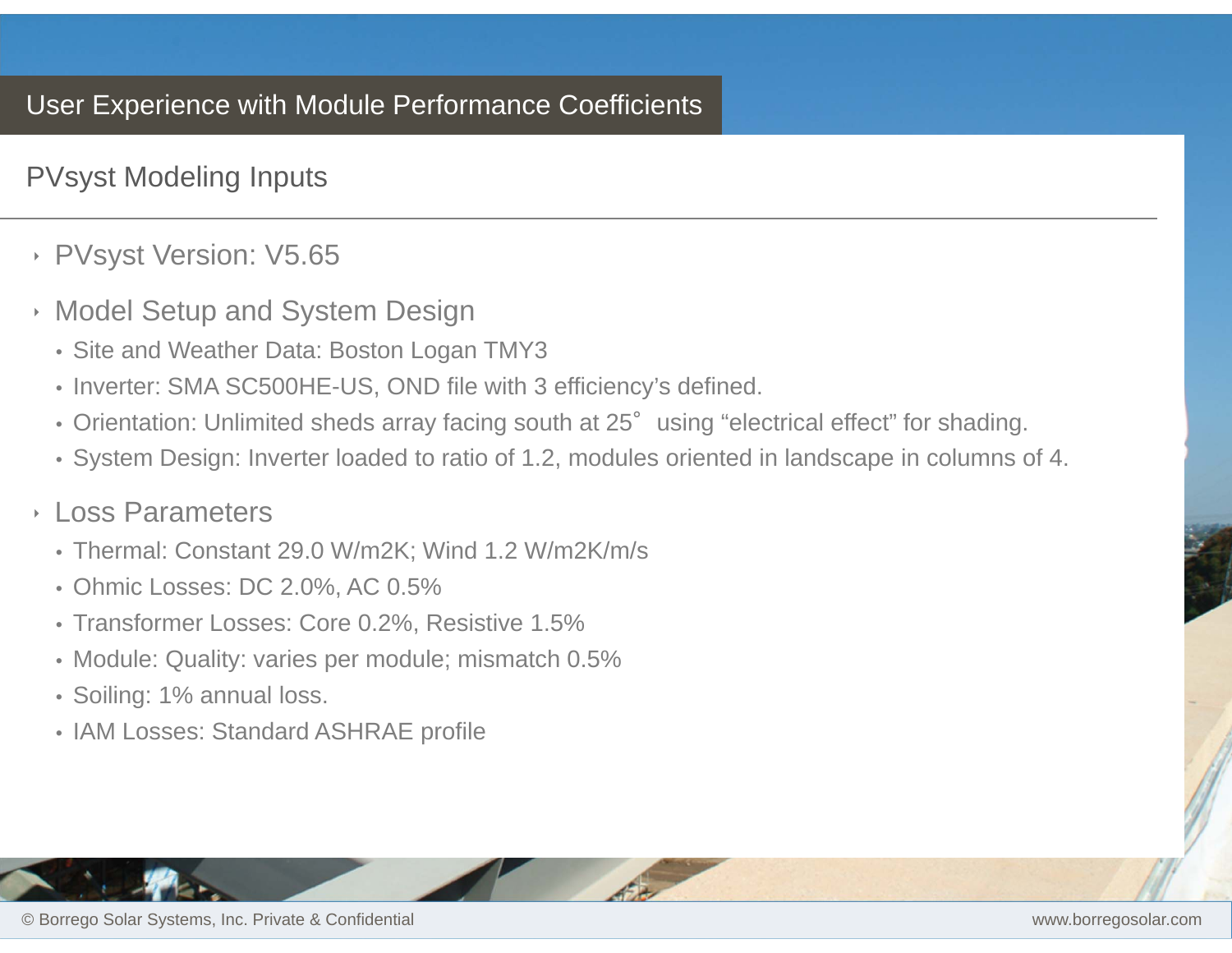Increase in Specific Yield with Manufacturer PAN Files Compared to Data Sheet File



#### **Notes**

- Low Irradiance Efficiency
- Average 64% reduction.
- Maximum 80% reduction, Module C.
- Minimum 38% reduction, Module A.
- Temperature Coefficient  $\mathsf{P}_{\mathsf{max}}$ 
	- Average 5% reduction.
	- Maximum 16% reduction, Module C.
	- Minimum 0% reduction, Module A & B.
- Are these effects real? Can we rely on them?
	- Is Module A conservative?
	- Is Module C aggressive?
- What will we see in practice?

© Borrego Solar Systems, Inc. Private & Confidential www.borregosolar.com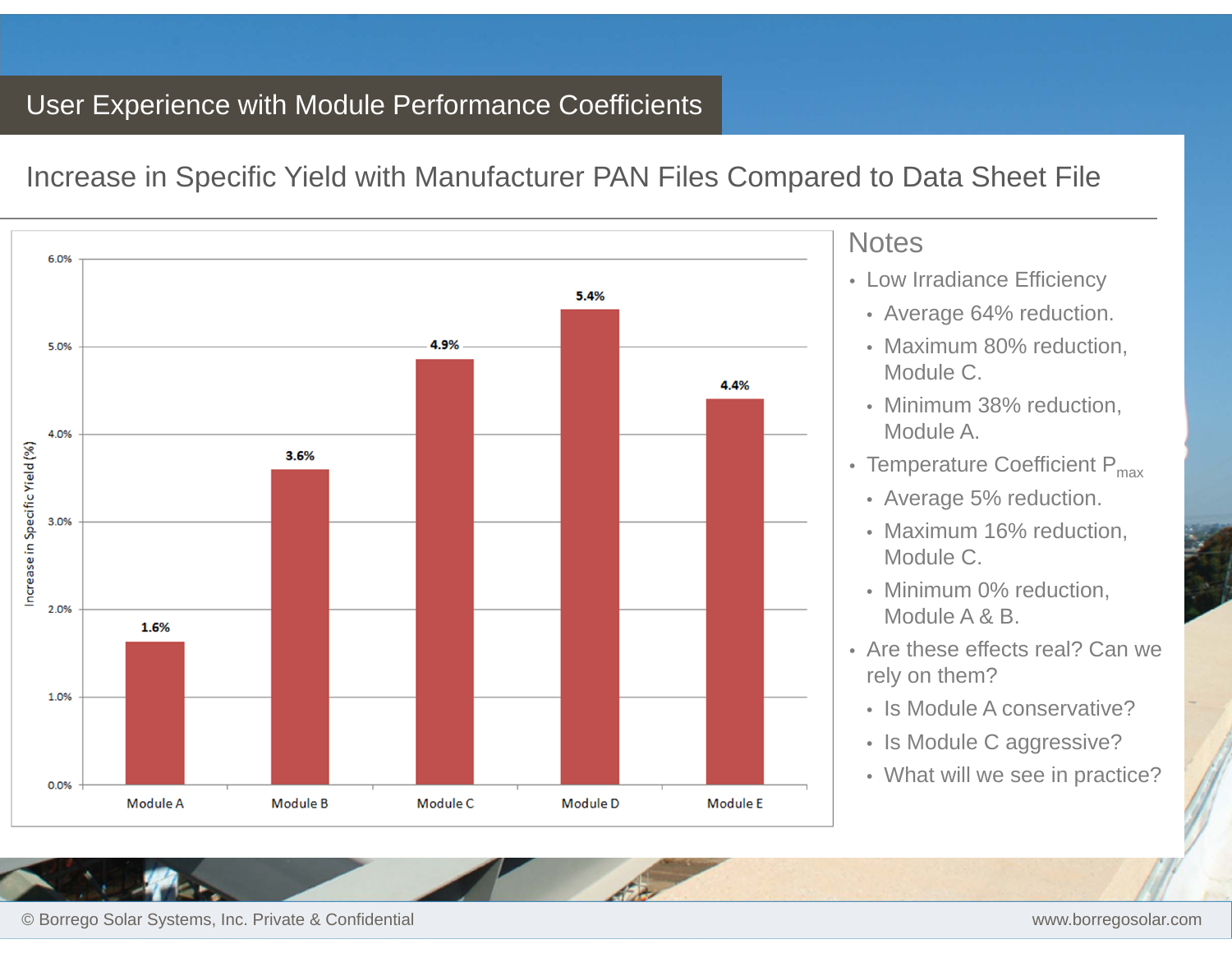### Difference in Specific Yield Between Modules as a Function of PAN File



© Borrego Solar Systems, Inc. Private & Confidential www.borregosolar.com